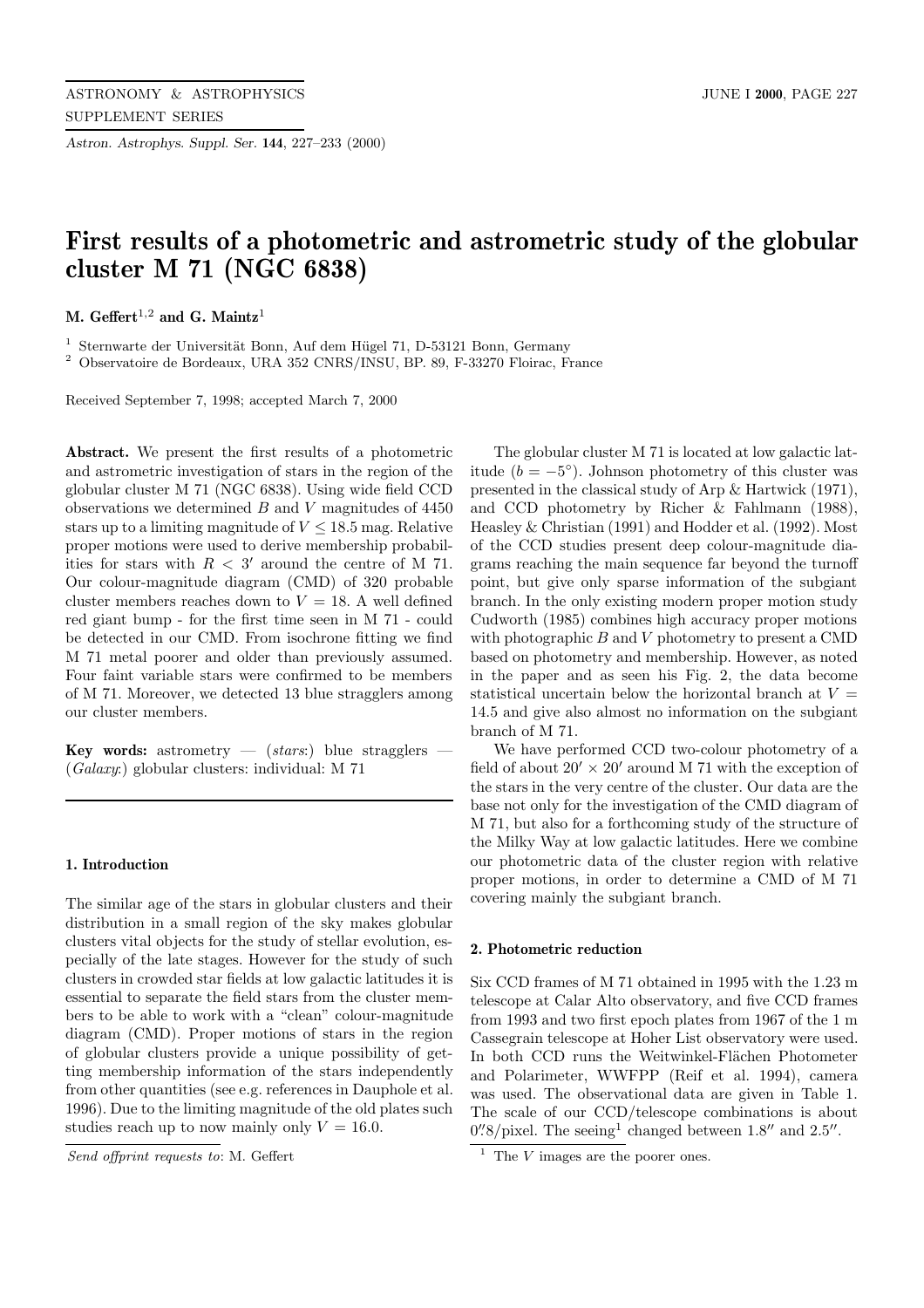**Table 2.** Coordinates and B and V magnitudes for stars in a field of  $20' \times 20'$  around the globular cluster M 71

| $\alpha_{2000}$ | $\delta_{2000}$ | B      | $\sigma_B$ | V      | $\sigma_V$ | $B-V$ | $\sigma_{B-V}$ |
|-----------------|-----------------|--------|------------|--------|------------|-------|----------------|
| 195257.584      | 184054.94       | 17.306 | 0.059      | 18.452 | 0.072      | 1.147 | 0.013          |
| 195258.003      | 184010.46       | 15.962 | 0.016      | 17.302 | 0.097      | 1.341 | 0.081          |
| 195258.203      | 184047.74       | 16.038 | 0.037      | 17.098 | 0.027      | 1.060 | 0.011          |
| 195258.229      | 184001.65       | 14.433 | 0.012      | 15.864 | 0.030      | 1.431 | 0.019          |
| 195258.372      | 183947.73       | 17.348 | 0.072      | 18.752 | 0.083      | 1.405 | 0.011          |
| $\bullet$       |                 | ٠      | ۰          | ٠      | $\cdot$    | ٠     | ٠              |

**Table 1.** Observations of 1.23 m telescope of Calar Alto (1.23 m CA) and 1 m Cassegrain telescope of Hoher List observatory (1 m OHL) used in this work

| Image number        | Filter | Date       | $Exp-Time (sec)$ |
|---------------------|--------|------------|------------------|
| $CCD$ 1.23 m $CA$ : |        |            |                  |
| pf64360             | B      | 22 10 1995 | 600              |
| pf64361             | B      | 22 10 1995 | 1200             |
| pf64362             | B      | 22 10 1995 | 600              |
| pf64440             | V      | 23 10 1995 | 120              |
| pf64441             | V      | 23 10 1995 | 300              |
| pf64445             | V      | 23 10 1995 | 300              |
| CCD 1 m OHL:        |        |            |                  |
| pf21623             | V      | 28 06 1993 | 600              |
| pf21624             | V      | 28 06 1993 | 1200             |
| pf21625             | B      | 28 06 1993 | 600              |
| pf21632             | V      | 28 06 1993 | 120              |
| pf21633             | R.     | 28 06 1993 | 300              |
| Plates 1 m OHL:     |        |            |                  |
| C62                 | V      | 30 07 1967 | 4800             |
| C68                 | B      | 28 08 1967 | 5400             |

For the reduction of the CCD-images we used standard CCD reduction including BIAS subtracting, flatfielding etc. and DAOPHOT under IRAF to determine positions and instrumental magnitudes of all stars on the frames. Only the CCD frames from Calar Alto were used for photometry. For the transformation of the instrumental magnitudes of our different frames to absolute magnitudes we used photometric data of 40 stars from the study of Hodder et al. (1992). A linear equation including a colour term was used in the reduction. The rms of the deviations of our data from the data of Hodder et al. (1992) amounts to 0.04 mag in V and 0.05 mag in B, being smaller for the bright stars and larger for the faint ones. Having transformed the instrumental magnitudes of each frame into standard ones, we calculated the mean magnitude of each star. From the Calar Alto frames listed in Table 1 we constructed three independent CMD's using different combinations of the B and V observations. All these diagrams showed the same features, only the CMD using frame pf64362 was not as deep as the others. Therefore



**Fig. 1.** The distribution of the mean errors of the mean values of V and B

our final photometric data are based on the frame combinations pf64360/pf64441 and pf64361/pf64440. Figure 1 shows the distribution of the mean errors of mean values of the  $V$  and in  $B$  magnitudes for all stars, for which photometric data in  $B$  and  $V$  were available. It is seen, that the accuracy of the  $B$  data is in general better than the accuracy of the V data corresponding to the quality of the different nights, in which the observations were taken. The catalogue of our photometric data is presented in Table 2, which is completely available at the CDS in Strasbourg via anonymous ftp. As an example we give in this paper the first five lines. The errors of  $B, V$  and  $B - V$  in Table 2 and Fig. 1 are the rms values from the intercomparison of the two independent colour magnitude diagrams.

# **3. Proper motions, separation of the cluster members, space motion**

#### 3.1. CCD astrometry

CCD observations have been used in astrometry for a wide range of applications (see e.g. Monet 1994; Geffert 1998). In general for small fields an astrometric accuracy of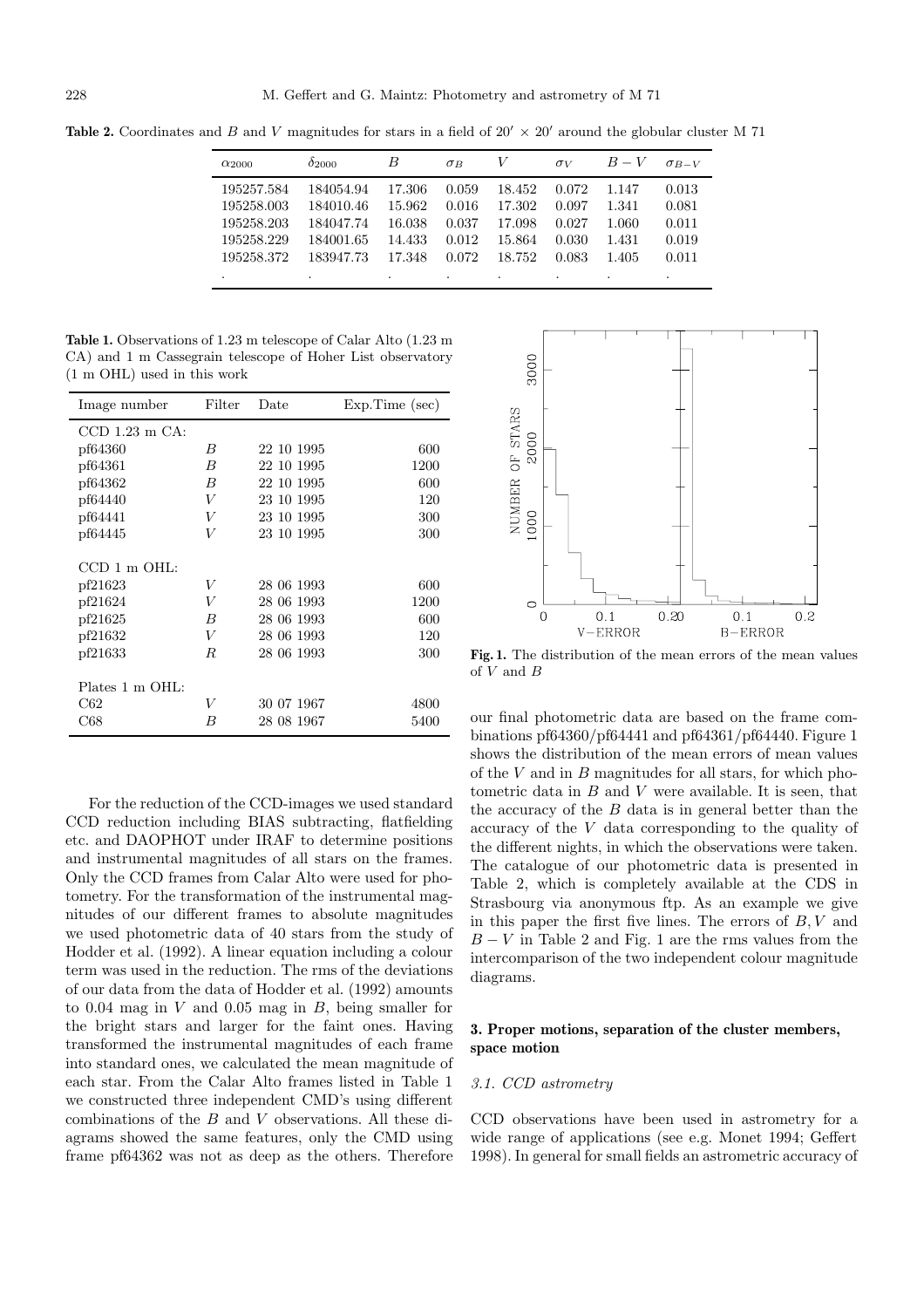0.1 pixel and better was obtained. Here we have used a wide field CCD telescope combination consisting of telescope, focal reducer and CCD chip. This equipment was tested earlier using observations of the open cluster M 67 (Geffert 1998). From a comparison frame to frame and frame to an independent catalogue we obtained an astrometric accuracy better than 50 mas for a single frame.

Combining several frames of the quoted accuracy with measurements of two photographic plates (scale:  $20\degree/0$ /mm, positional accuracy:  $\pm 0.002$  mm) with an epoch difference of 30 years one would expect a proper motion accuracy better than 1.5 mas/year. Thus it seems, that a combination of observations used in this work may give proper motion results, which are of the order of the Hipparcos proper motion accuracy, but reaching magnitudes up to  $V = 18!$ 

# 3.2. Astrometric reduction, separation of cluster members

Proper motions were used to separate members and field stars in the field of M 71. The proper motions were based on two deep first epoch plates taken in 1967 with the  $(D =$  $1 m, f = 12 m$  Cassegrain telescope of Hoher List observatory. The scale of the plates is about  $20''/\text{mm}$  and the limiting magnitude of these plates is  $18$  in  $V$ . The plates were digitized at the PDS 2020GM in Münster and rectangular coordinates were determined using standard routines as described e.g. in Tucholke et al. (1994). We restricted ourselves in all steps of the reduction to stars within a  $3\sigma$  level of the errors. Due to the small area covered by our data  $(20' \times 20')$  neither Tycho nor Hipparcos stars could be used as reference stars in the reduction of the plates and CCD frames. Instead of that, 95 reference stars from the GSC catalogue calibrated with seven Hipparcos stars were used. Using this catalogue implies that the final proper motions are only relative ones. In all steps of the reduction the scales, distortions up to third order of the coordinates, and rotations of the frames were determined simultaneously with the positions of the stars. A central plate overlap algorithm was used for the determination of the proper motions. Proper motions of 3135 stars were obtained. No systematic offset between the Hoher List and Calar Alto frames was found. The precision of the proper motion of each star was determined from the fit of mean position and proper motion to right ascension (declination) versus time. We obtained a mean error of the mean value of a single proper motion of about 1.6 mas/yr in each coordinate. In the following we will discuss only the proper motions in the region of  $R < 3'$  to the cluster centre. A visual inspection of the Palomar prints and our CCD images showed that the majority of stars of M 71 is located in this region. 825 stars remained for the further investigation.

We have compared our proper motions directly with the corresponding ones of Cudworth (1985). Figure 2

**Fig. 2.** Proper motion differences for 322 stars common with Cudworth. The differences are taken in the sense proper motions of Cudworth minus ours

shows the differences of the proper motions of 322 stars. However, the proper motions of the majority of our stars could not be compared with other data, since no other proper motion study of that field reaches our limiting magnitude. When comparing relative proper motions determined with respect to different reference systems, it is possible that systematic differences – especially constant offsets – exist between the proper motions of the two catalogues. Therefore only the scatter of the proper motion differences is important for the comparison of two catalogues. We found a rms of only 2 mas/yr of our differences. This is not only in good agreement with our internal errors, but points also to the fact, that the proper motion system of Cudworth differs (by chance!) not very much from ours. Membership probabilities were determined from a bivariate Gaussian fitting to the proper motions as described by Sanders (1971). All stars with proper motion components larger than 20 mas/yr were removed, since they clearly do not belong to the cluster. The parameters of the Gaussian fitting are given in Table 3, while Fig. 3 shows the distribution of the membership probability in our field. From Table 3 it is seen, that the centre of the mean cluster motion is very similar to the motion of the field stars. Therefore we expect for M 71 only a moderate separation of field and cluster stars, which is also seen in Fig. 3 by the numerous stars in the intermediate membership probability range from 10% to 60%.

The cluster proper motion dispersion of about 1.9 mas/yr from Table 3 should reflect mainly the uncertainty of our proper motions and is nearly identical in both coordinates and also in good agreement with our proper motions errors. We have compared our membership designations with the corresponding ones of Cudworth and find for the stars  $V < 14.5$  a

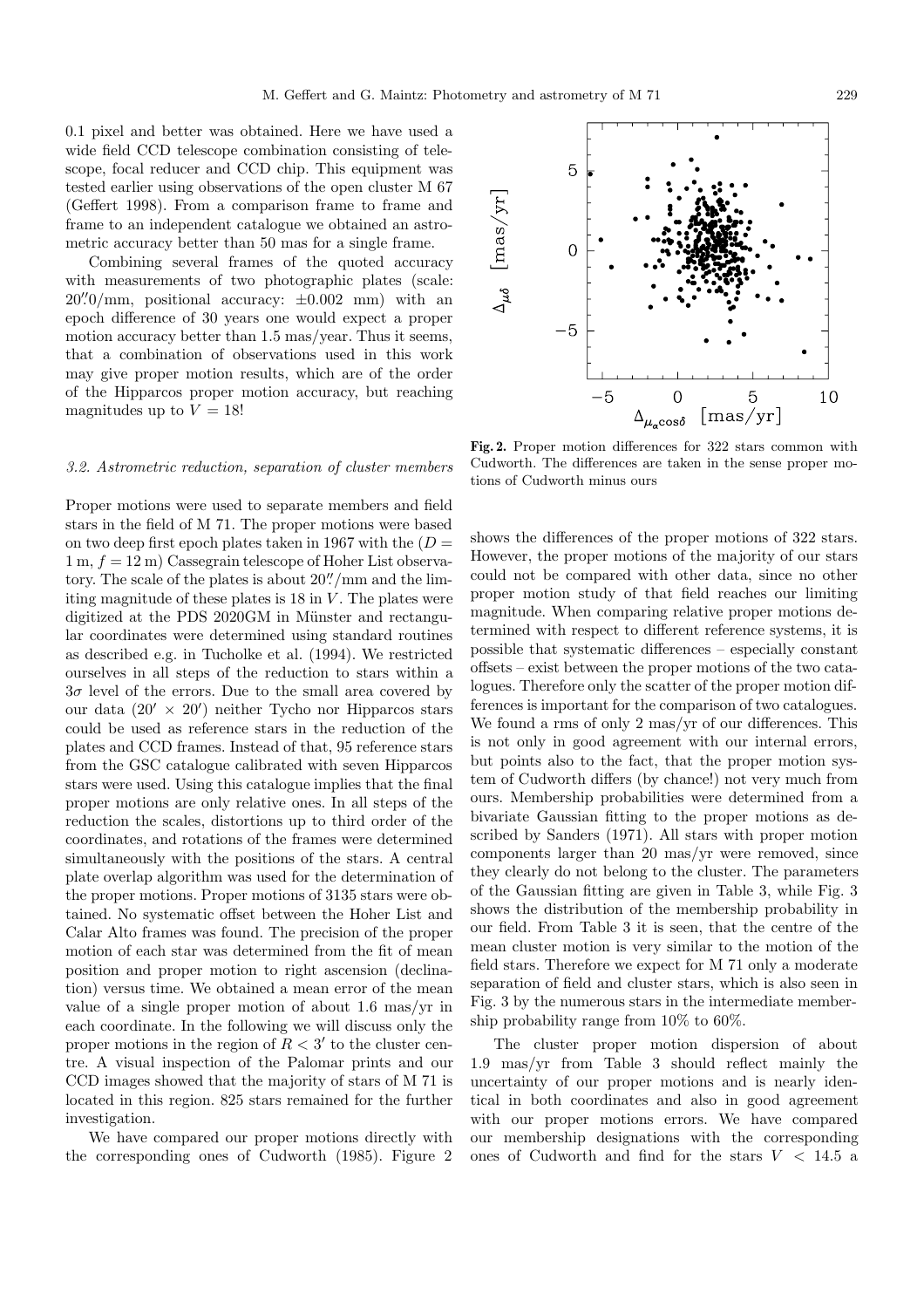

**Fig. 3.** The distribution of the membership probability of stars in the field of M 71

**Table 3.** The parameters of the bivariate Gaussian fit

|               | Value in mas/yr       |                | Value in mas/yr |
|---------------|-----------------------|----------------|-----------------|
| $\sigma_{cx}$ |                       | $1.8 \Sigma_r$ | 4.2             |
| $\sigma_{cy}$ | $1.9 \Sigma_u$        |                | 3.9             |
| $X_{\sf f}$   | $-1.5$ X <sub>c</sub> |                | $-2.1$          |
| Y¢            | $-2.9$ $Y_c$          |                | $-1.6$          |
|               |                       |                |                 |

 $\sigma_{cx}, \sigma_{cy}$ : Proper motion dispersion of the cluster stars.  $\Sigma_x$ ,  $\Sigma_y$ : Proper motion dispersion of the field stars.

 $X_f$ ,  $Y_f$ : Centre of the field star distribution.

 $X_c, Y_c$ : Centre of the cluster star distribution.

moderate coincidence with a rms of the differences of our membership probability of  $\pm 24\%$ , which increases to a rms of  $\pm 36\%$  for all stars. We will discuss the missing coincidence for the faint stars in the next chapter, when discussing the CMD.

## 3.3. Absolute proper and space motion of M 71

By the use of published Astrographic Catalogue positions and corresponding positions of the GSC 1.2 we have determined for 16 of our stars absolute proper motions with respect to the Hipparcos system. These stars were used to establish a preliminary link of our proper motions to the Hipparcos system. A mean cluster proper motion of  $\mu_{\alpha}$ cos $\delta$ = -3.0 ± 1.4 mas/yr and  $\mu_{\delta}$ = -2.2 ± 1.4 mas/yr was obtained which is in fair agreement with the  $\mu_{\alpha}$ cos $\delta=$  $-2.3 \pm 0.5$  mas/yr and  $\mu_{\delta} = -5.1 \pm 0.5$  mas/yr presented by Cudworth & Hanson (1993). The larger difference in the declination components may be explained by systematic effects of the different techniques for the determination of the absolute proper motions. On the other hand due to the small distance of M 71 the consequences for

the motion of the cluster within the Milky Way are neglegible: Combining our result with a distance from the sun of 3.9 kpc of M 71 and a heliocentric radial velocity of  $v_r = -23.1$  km s<sup>-1</sup> (Harris 1996), we have calculated the space motion and orbit of the cluster using different galactic potentials described in Dauphole et al. (1996). As noted already in Dauphole et al. (1996) only minor differences exist between the kinematical parameters calculated with different galactic potentials. Our result supports the earlier conclusion of Cudworth & Hanson (1993), that the cluster is on a disk-like orbit in the Galaxy. We find an orbit for M 71 with inclination of less than one degree with respect to the galactic plane with an apogalactic distance of 7.1  $\pm$  0.3 kpc and a perigalactic distance of 4.9  $\pm$ 0.3 kpc. We wish to point out that a more direct link of our proper motions to the Hipparcos system using Carte du Ciel (CdC) plates and plates from the double refractor of Bonn is in progress. The proper motions of the complete field will be published after that link to a suited reference system.

#### **4. The colour-magnitude diagram of M 71**

The colour-magnitude diagram of globular clusters at low galactic latitudes shows in principle a high degree of contamination with field stars. Additional membership information may be obtained from proper motions. However, the method of membership designation is only able to give statistical designations for each star. Figure 3 exhibits in principle three areas: mainly field stars in an membership range from 0% to 10%, an intermediate range from 10% to 60% and a range of predominantly members from 60% to 90%. We have set therefore the probability limit of the members to 60%. Figure 4 shows the CMD for all stars with a membership probability greater than 60%. The still existing field stars among our 324 probable members in Fig. 4 points to the difficulty of separating cluster and field stars with similar proper motion centres mentioned in the previous chapter. Nevertheless our CMD of M 71 shows a well populated red giant branch (RGB) from the turnoff point up to the horizontal branch. Taking the number of RGB stars per unit area, we found a much larger fraction in our sample than Hodder et al. (1992) and Cudworth (1985). This may be explained by the remark in the paper of Cudworth, that his data become less reliable for stars below the horizontal branch, which makes his cluster selection for the faint stars doubtful. Moreover, the colourmagnitude diagram of Hodder et al. (1992) was based on a selection of cluster members according to the study of Cudworth (1985) and is therefore also dependent on possible systematic effects. On the other hand, our number of RGB stars per unit area is smaller than the corresponding one of Heasley & Christian (1991). Since their field is also central but smaller than ours one would expect for centrally concentrated stars a larger number per square.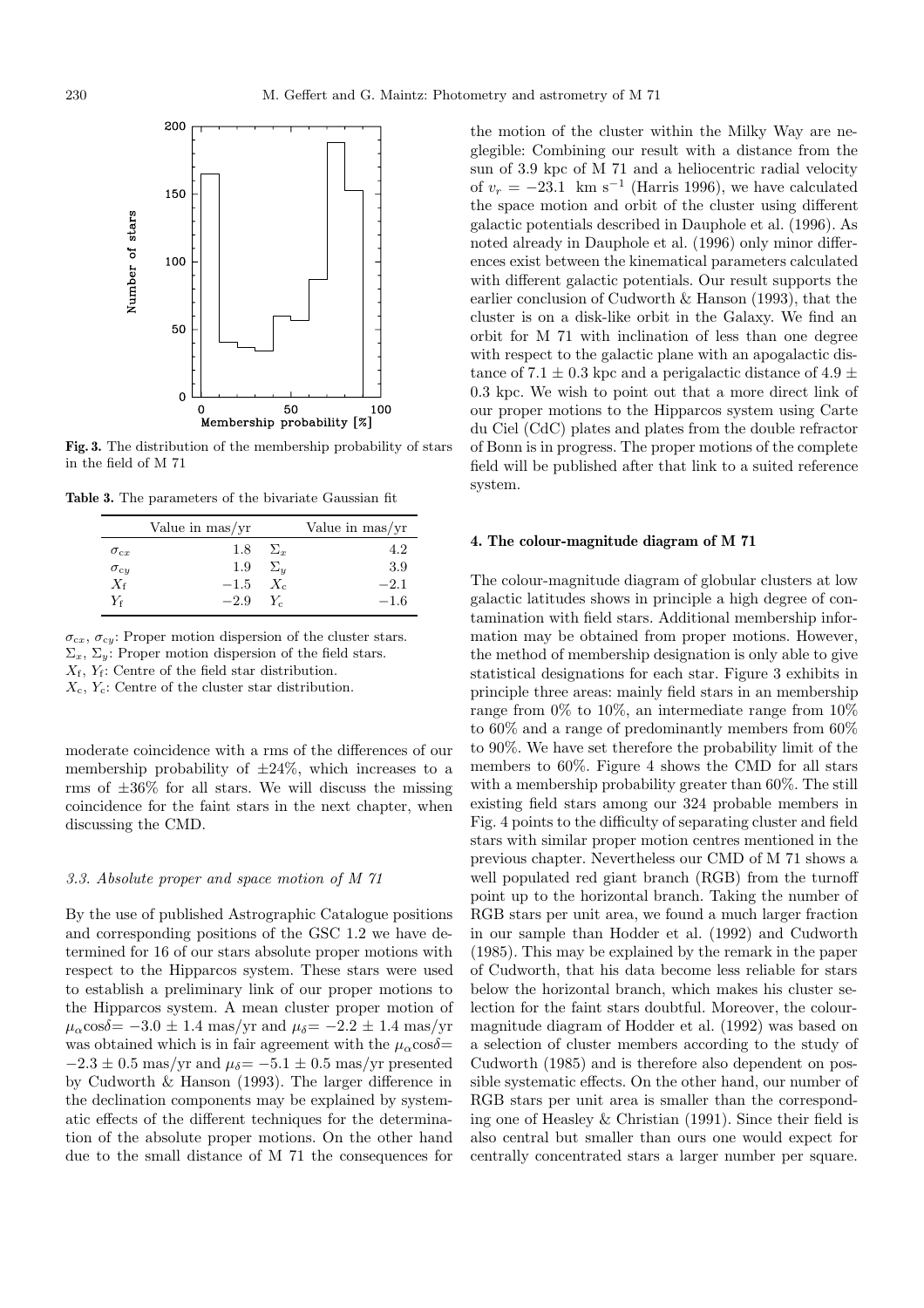Our data could not be compared with the data of Arp & Hartwick (1971), because they did not include all stars of their field in the colour-magnitude diagram.

In Fig. 4 the horizontal branch is at a magnitude of  $14.48 \pm 0.09$ , which is in close agreement with the value of 14.44 from Hodder et al. (1992). This is not surprising, since our photometry is based on reference stars from their study. Gallart (1998) has given an overview on several structures in the CMD. In the red giant branch the evolution of the stars may be delayed by a discontinuity of the convective envelope of the star leading to a higher density of stars at the so called red giant bump (RGB) (see references in Gallart 1998). Our diagram exhibits for the first time a red giant bump (see e.g. Gallart 1998, and references herein) in M 71, which is sharply defined by 13 stars at  $V = 14.92 \pm 0.01$  and  $B - V = 1.11 \pm 0.01$ .

We have also compared our Fig. 4 with the CMD of Cudworth (1985), which is the only other existing CMD based on a selection of cluster members by proper motions. The CMD of Cudworth shows the horizontal branch and the red giant branch up to  $V = 15$ . In that range our CMD and the corresponding one of Cudworth show nearly the same features and both coincide in the same way as our membership probabilities mentioned in the last chapter. The red giant bump mentioned above is even visible in his CMD, but was not identified as a special feature, since below  $V = 15$  nearly no giant branch is seen in Cudworth's CMD. In that range our CMD exhibits a subgiant branch down to  $V = 17$ . This is the same range in the CMD, where we had found major differences in the membership probabilities between our and Cudworths study. Due to the remark by Cudworth (1985), that his data below the horizontal branch become significantly less reliable, we conclude that for stars fainter than  $V = 15$  our study gives more reliable results.

For comparison, we give also in Fig. 4 the fiducial sequence of Hodder et al. (1992). Our giant branch is located about 0.05 mag bluer. A similar effect can be seen, when comparing our CMD with the fiducial sequence of 47 Tuc from Hesser et al. (1987), however above the horizontal branch the shift in colour exhibits even 0.1 mag. The deviation of the subgiant branch confirms an earlier suggestion of Heasley & Christian (1991), who explained this deviation with a higher age of M 71 with respect to 47 Tuc. We have constructed a complete CMD of M 71 from our data of the "cleaned" CMD and from the data of Hodder et al. (1992) for the fainter  $(V > 17)$  stars. Moreover, we included our photometric data for all stars brighter than  $V = 13$ , since according to Cudworth (1985) nearly all of them belong to the cluster. The compiled CMD of M 71 is given in Fig. 5. Isochrones from Bergbusch & VandenBerg (1992) and Bertelli et al. (1994) were fitted to the compiled CMD. In general the differences between isochrones of the two papers are smaller than the differences between theory and observation. It is difficult to find a suitable isochrone, which fits in the same way the red giant branch, the subgiant branch, the turn-off point and the main sequence of the compiled CMD. From the catalogue of Cayrel de Strobel et al. (1997) and literature herein we extracted a metallicity of M 71 of  $[Fe/H] = -0.80$ . Hodder et al. (1992) have concluded that there is no age difference between 47 Tuc and M 71. However as can be seen from Fig. 5 the isochrone (thin line) of  $[Fe/H] = -0.8$  and age = 15 Gyr does not fit well our compiled CMD. On the contrary, our best fit was obtained by an isochrone with an age of 18 Gyr and a metallicity of  $[Fe/H] = -1.02$ , which is indicated by the stronger isochrone in Fig. 5. Even with an age uncertainty of  $\pm 2$  Gyr this would clearly support the earlier result of Heasley & Christian (1991). Recently new determinations of the absolute ages of globular clusters resulted in a significant younger age of the globular clusters (see e.g. Rosenberg et al. 1999 and references). However, the aim of this paper is only the determination of the relative age of M 71 with respect to other globular clusters and especially to 47 Tuc. Thus the main conclusion of our age discussion is, that M 71 in contrary to the previous determination of Hodder et al. (1992) has a significant older age than 47 Tuc! Our result is in good agreement with Richtler et al. (1994), who found similar ages for metal rich clusters from isochrone fitting.

However, one should also bear in mind, that Hodder et al. (1992) have corrected the magnitudes of their brighter stars according to an unknown shift between brighter and fainter frames. Thus we cannot completely rule out systematic effects between the brighter and fainter areas of the compiled CMD in Fig. 5. Our data of M 71 result in a reddening of  $E(B - V) = 0.27 \pm 0.05$ and an apparent distance modulus of  $(m - M)<sub>V</sub> = 13.60$  $\pm$  0.10 of the cluster, which is in good agreement to the data of Richer & Fahlmann (1988).

For the selection of BSS candidates we used the isochrone from Hodder et al. (1992), which was extrapolated beyond the turn-off point. Since our CMD reaches nearly the turn-off point we were able to select on the basis of magnitudes, colours and membership probabilities blue straggler stars (BSS) in M 71. The independent check by proper motions is important, since the colour-magnitude diagram of the field stars shows a considerable fraction of stars in the region of the CMD of the blue stragglers. All stars in the range of  $\pm 1$  mag from the extrapolation of the isochrone in our "cleaned" CMD presented in Fig. 4 were assumed to be BSS. We have taken into account only BSS candidates with V brigther then 17.3 in order to have a clear separation to the main sequence stars at the turn-off point. The data of 13 objects are given in Table 4. Due to the strict selection criteria, this set of blue straggler is not complete. Because of this and the incompleteness in the centre of the cluster we were not able to use our data for a statistics in order to show a possible concentration of these objects as found by Richer & Fahlmann (1988). Unfortunately their study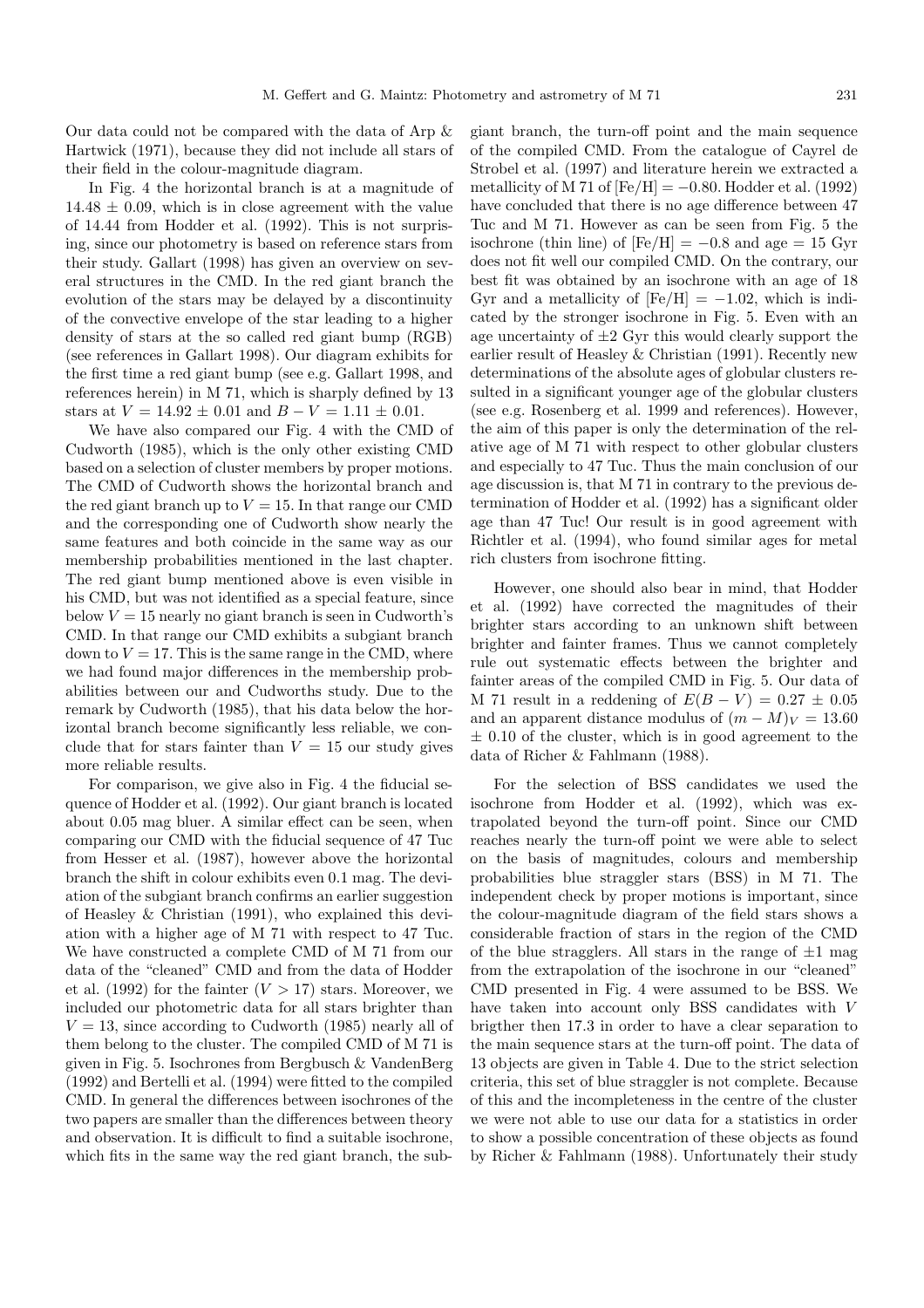

**Fig. 4.** The colour-magnitude diagram for the probable cluster members  $(P > 60\%)$ . The solid line is the fiducial sequence from Hodder et al. (1992)



**Fig. 5.** Colour-magnitude diagram compiled from our probable cluster members, photometry of the bright  $(V < 13$  stars), and the data of Hodder et al. (1992) for stars fainter than  $V = 17$ . The weak isochrone corresponds to a metallicity of  $[Fe/H] =$ −0.84 and an age of 15 Gyr, while the stronger isochrone corresponds to a metallicity of  $[Fe/H] = -1.02$  and an age of 18 Gyr. Isochrones were taken from Bergbusch & VandenBerg (1992)

does not give single information of their objects, which would allow a comparison with our data.

#### **5. Membership of variable stars**

As mentioned in the last section, our study gives for stars fainter than  $V = 15$  more reliable membership probabilities than the study of Cudworth (1985). Table 5 gives a list of faint variable stars found at the CDS (Strasbourg) in the region of M 71, for which we obtained membership probabilities. Only for star H1 exists another membership probability by Cudworth (1985). According to his study

**Table 4.** BSS which are probable members of M 71

| Star number | $\alpha_{2000}$<br>hhmmss.sss | $\delta_{2000}$<br>ddmmss.ss | V     | $B-V$ |
|-------------|-------------------------------|------------------------------|-------|-------|
| 5718        | 195338.177                    | 184742.77                    | 17.11 | 0.82  |
| 5837        | 195338.650                    | 184634.43                    | 17.02 | 0.82  |
| 6336        | 195340.648                    | 184657.48                    | 17.29 | 0.83  |
| 6913        | 195342.630                    | 184510.87                    | 16.53 | 0.66  |
| 7381        | 195344.148                    | 184753.09                    | 16.40 | 0.73  |
| 7730        | 195345.370                    | 184606.76                    | 15.59 | 0.32  |
| 8359        | 195347.371                    | 184633.02                    | 17.25 | 0.79  |
| 8823        | 195348.820                    | 184607.79                    | 16.99 | 0.67  |
| 8831        | 195348.856                    | 184702.55                    | 16.84 | 0.71  |
| 9337        | 195350.545                    | 184412.87                    | 17.27 | 0.81  |
| 9398        | 195350.751                    | 184535.33                    | 17.07 | 0.81  |
| 9653        | 195351.695                    | 184631.96                    | 16.55 | 0.70  |
| 11181       | 195357.924                    | 184642.79                    | 17.03 | 0.83  |

**Table 5.** Membership probability of some faint variable stars in M 71

|     | Designation Cross Ident. Membership Probality |
|-----|-----------------------------------------------|
|     | 70                                            |
| YM4 | 63                                            |
|     | 79                                            |
|     | 82                                            |
|     |                                               |

H Variable star from Hodder et al. (1992).

YM Variable star from Yan & Mateo (1994).

the star is a transient case with a membership probability of 42%. In contrary, Hodder et al. (1992) detected variability of this star and proposed, that H1 is a star of SX Phe type, the first of this type found in a metal rich cluster. Our study confirms this suggestion by finding a 70% membership probability. Moreover, our results indicate that the eclipsing binaries detected and studied in more detail in Hodder et al. (1992), Yan & Mateo (1994) and McVean et al. (1997) are members of M 71.

## **6. Summary**

We have presented  $V$  and  $B$  magnitudes of more than 4000 stars in a field of  $20' \times 20'$ . The accuracy of our data was tested by intercomparison of CMD's of different frames and by comparison with external photometry. Rms of the deviations of the comparison of our data with corresponding one of Hodder et al. (1992) were found to be 0.04 in  $V$  and 0.05 in  $B$ .

Preliminary proper motions were obtained from two first epoch plates and recent CCD observations. The reliability of our proper motions was tested by direct comparison of the proper motions and comparison of the membership designations with the data of Cudworth (1985). We find a moderate coincidence of our results in the range